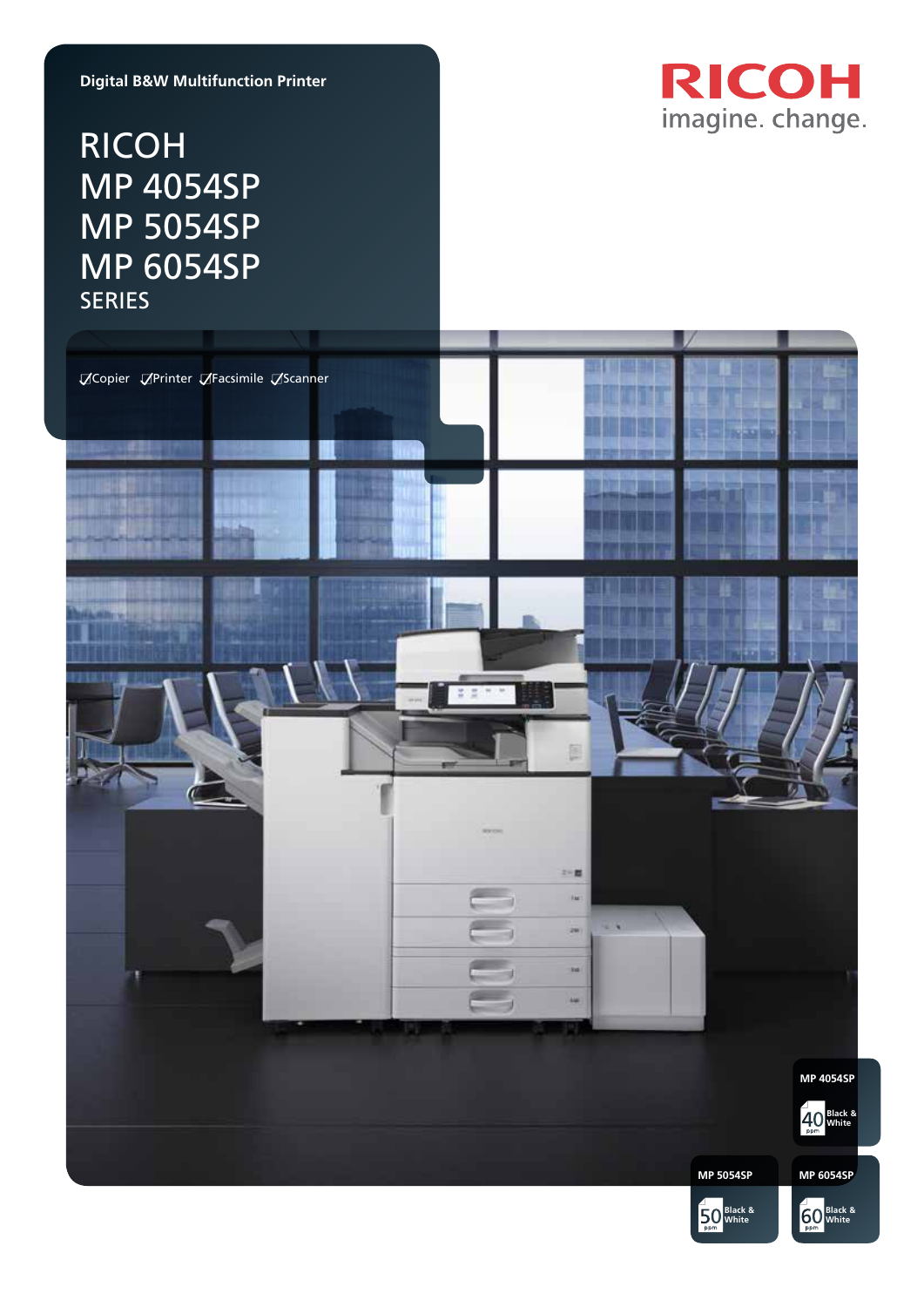### **Expand your business with customised convenience**

Who says staying ahead of the competition is difficult? It's easy when you can give your customers the information they need - in multiple formats and multiple ways - quickly and securely. Perform everyday office tasks, including advanced printing, copying, faxing and colour scanning, from the versatile Ricoh MP 4054SP / MP 5054SP / MP 6054SP.

Save time with one-touch preset shortcuts to frequently used document tasks. Worried about security? Set up user authentication so only authorised users can view and print jobs. You can even monitor user activity and energy consumption remotely, and make strategic changes to simplify workload and reduce costs.

- Produce up to 60 black and white prints or copies per minute
- Envelope your ideas with standard envelope feeding from Tray 2, Bypass & Optional Trays
- Print or scan with your phone or tablet with the Ricoh Smart Device Print&Scan app
- Scan to searchable PDF's with the Optical Character Recognition (OCR) option
- Scan both sides of a sheet with a single pass at a speed of 180 ppm
- Add the Internal Stapling Finisher without increasing footprint
- Minimise operating costs with energy-saving efficiency
- Print on up to 300 gsm, duplex up to 256 gsm

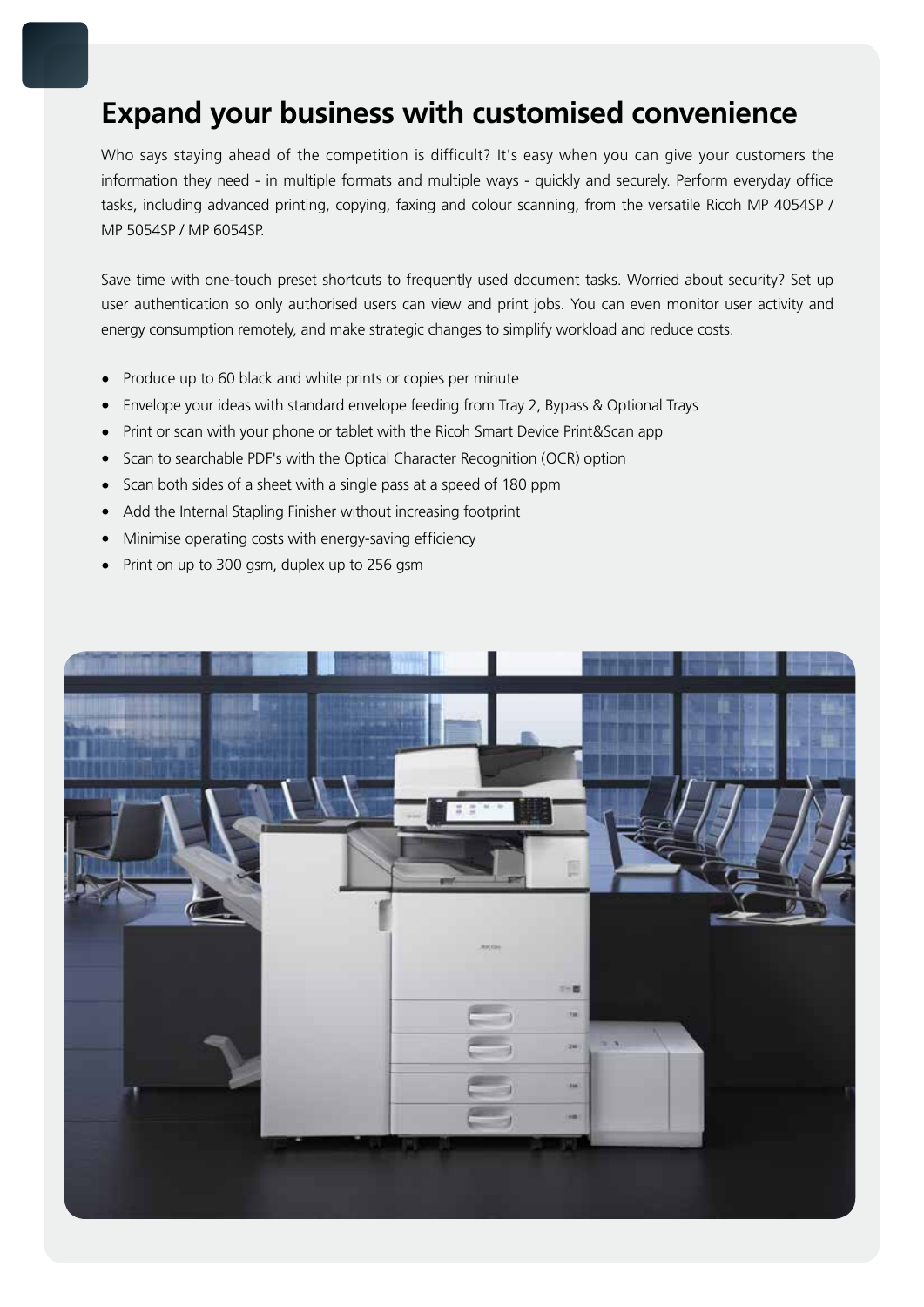# **Move from job to job effortlessly**

### **Perform more advanced tasks**

Information drives business. You rely on it to make smarter decisions, but what happens when you need to share information with others? How quickly can you get it to them? Is it in the format - either paper or digital that they prefer? Whether you're printing, copying, scanning or faxing, the compact and affordable Ricoh MP 4054SP / MP 5054SP / MP 6054SP helps you produce and share information quickly and securely. Take advantage of intuitive one-touch controls and move on to the next task with ease whatever it turns out to be.



### **Share information faster**

Take too much time on one job, and the next one may not get done. Fortunately, you can easily transition between jobs with the Ricoh MP 4054SP / MP 4054SP / MP 6054SP. Recovery time from sleep mode is less than 5 seconds, so you don't have to stand around waiting when you need to send documents quickly. Print up to 60 black and white pages per minute on a wide range of media and handle almost any job. You can also scan up to 180 colour or black and white images per minute with minimal manual intervention using the 220-sheet Single Pass Document Feeder (SPDF).



### **Finish with style**

With a total of five finisher options, you can make sure your ideas will be presented in the most professional manner with minimum effort. Add one of the two booklet finishers to easily create flat fold booklets as they are equipped with two sets of rollers that will fold booklets twice, saving you time that would otherwise be spent on manual folding. You can also opt for the 1,000- or 3,000-sheet finisher for a professional touch or even add the 500-sheet internal stapling finisher\* without increasing the machine's footprint. Plus, every finisher features optional punching kits to suit your most advanced finishing needs.

\*Internal Finisher is not compatible with MP 6054SP

#### **Access everything you need with ease**

With an abundance of projects and people waiting, you don't have time for delays, not even for misfeeds. Simply follow the animated LED guide that highlights the source of the problem and you'll be up and running in moments. Spending too much time searching for paper and re-loading trays? Add optional paper trays to increase paper capacity up to 4,700 sheets for longer, uninterrupted runs. You can even print on thicker stocks up to A3 without missing a beat.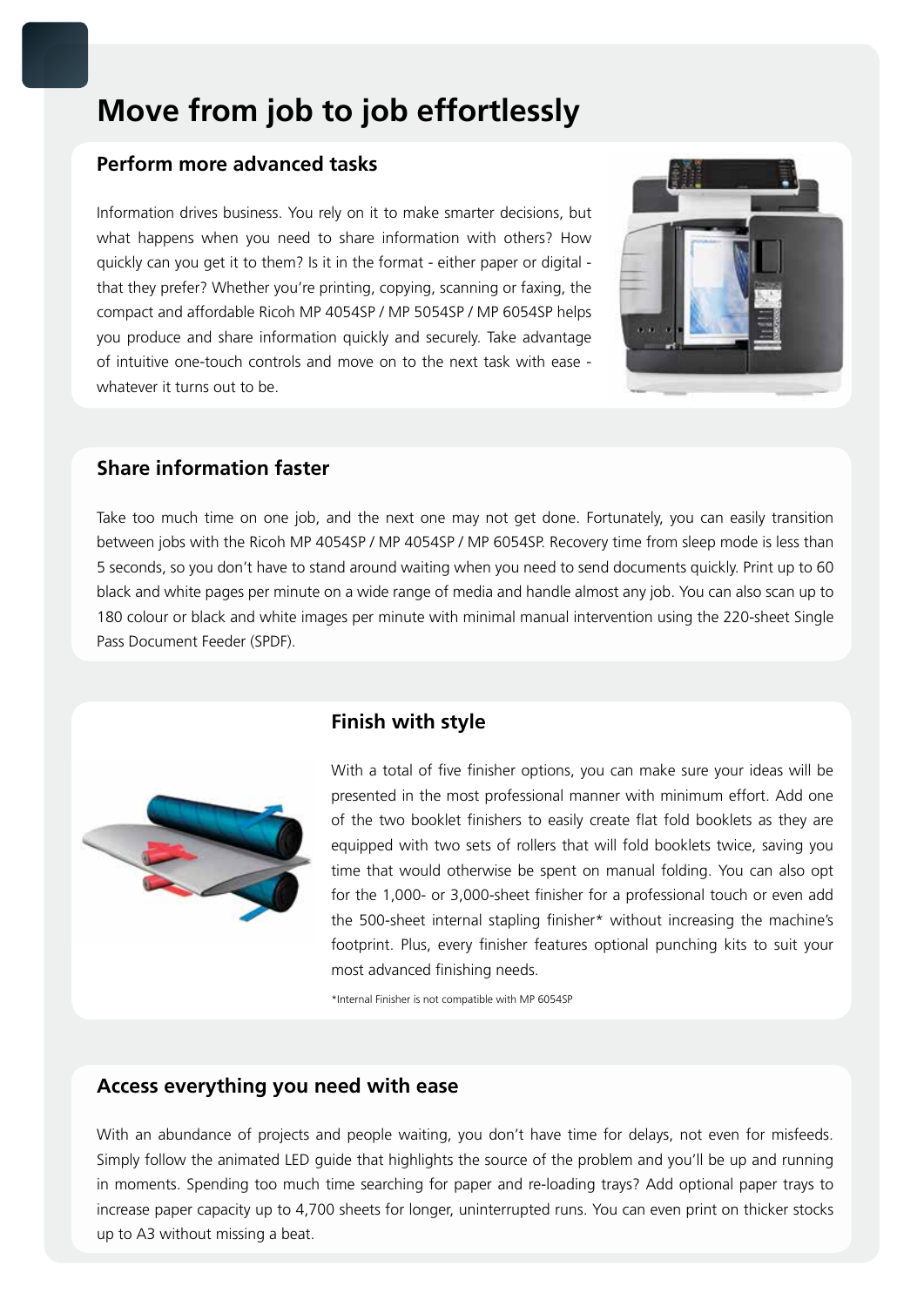# **Keep productivity high in any network environment**

#### **Customise workflows to simplify how you work**

You know what you need to work faster. So why not customise the Ricoh MP 4054SP / MP 5054SP / MP 6054SP to meet your specific needs? Personalise the Home Screen with icons to access frequently used tasks with a single touch. Use embedded software like optional GlobalScan™ NX to transform paper documents into digital form for faster delivery to more people in more places. Add other third-party vendor solutions to simplify content management and other business-critical tasks so you can work with fewer manual touch-points and minimise errors.



#### **Manage and boost workgroup output**

Take advantage of the powerful 533 Mhz processor, 2 GB RAM and 320 GB Hard Drive to run multiple jobs from multiple users simultaneously, without interruption. You can set quotas or limit output for specific users to encourage faster, more responsible printing. You can also print directly from your PC or USB without a print driver, so you won't have to worry about waiting for updates when a deadline approaches. When you do print using the print driver, take advantage of the icon-driven, oneclick preset PCL6 user interface to print crisp output up to 1200 dpi in fewer steps and less time.



### **Print from or scan to your smart phone or tablet**

Available for Apple and Android devices, the free Ricoh Smart Device Print&Scan features advanced print settings at your fingertips. Just join your mobile device to the same network as the Ricoh MP 4054SP / MP 5054SP / MP 6054SP and choose from settings you would normally see on a computer driver, such as paper size, orientation, duplexing, input tray and even stapling and password-protection. You can also scan straight to your mobile device and see the image pop up on your device screen in just a few seconds. And with cloud integration, not only can you instantly upload your scan to your Dropbox or Google Drive accounts, you can also retrieve documents from these services for printing, with a wide range of file formats supported.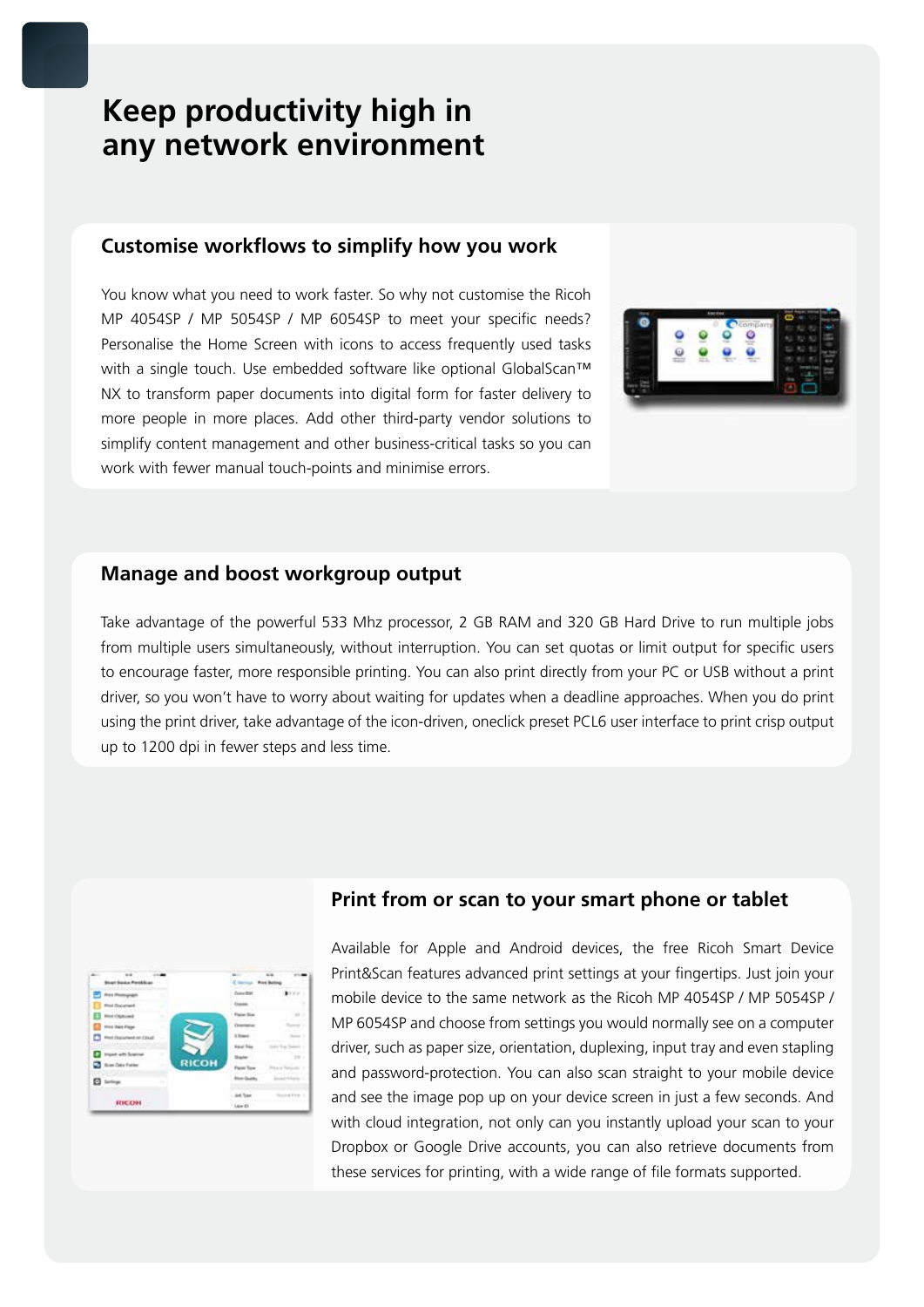### **We've made it easy to take control**

### **Search scanned files with embedded OCR text**

Ricoh continues to automate how you capture, retrieve and send data to simplify everyday tasks. The optional embedded OCR (Optical Character Recognition) scanning adds a transparent layer of text over the output PDF allowing you to retrieve documents by searching on your computer for specific words inside the PDF contents instead of guessing the file name. The OCR unit also allows you to automatically remove blank pages while scanning.





#### **Choose the way you scan and share**

Share information faster and more economically. Whether images are in black-and-white or colour, or in PDF, TIFF or JPEG formats, you can get them to the right place via Scan-to-File/Folder/URL/FTP/Email. Compress the size of highly complex, graphics-intensive files and send them just as easily without compromising quality. You can also make scanning easier across your organisation with Distributed Scan Management (DSM). Use it to automate document tasks and to set user permissions, rules, delivery preferences and more to simplify how you manage information.

#### **Send faxes more ways, more places**

There are times when you can't take any chances. You need assurance that a client or co-worker received the document you sent them. Add optional faxing capabilities and send or receive faxes electronically. Choose the method that works best for you, whether it's Internet faxing, LAN faxing or over IP for faster delivery via Super G3 faxing. Using another connected device that doesn't have a fax board? No problem. Just send it through the Ricoh MP 4054SP / MP 4054SP / MP 6054SP for Remote faxing and reduce phone line costs and the need for additional fax boards.

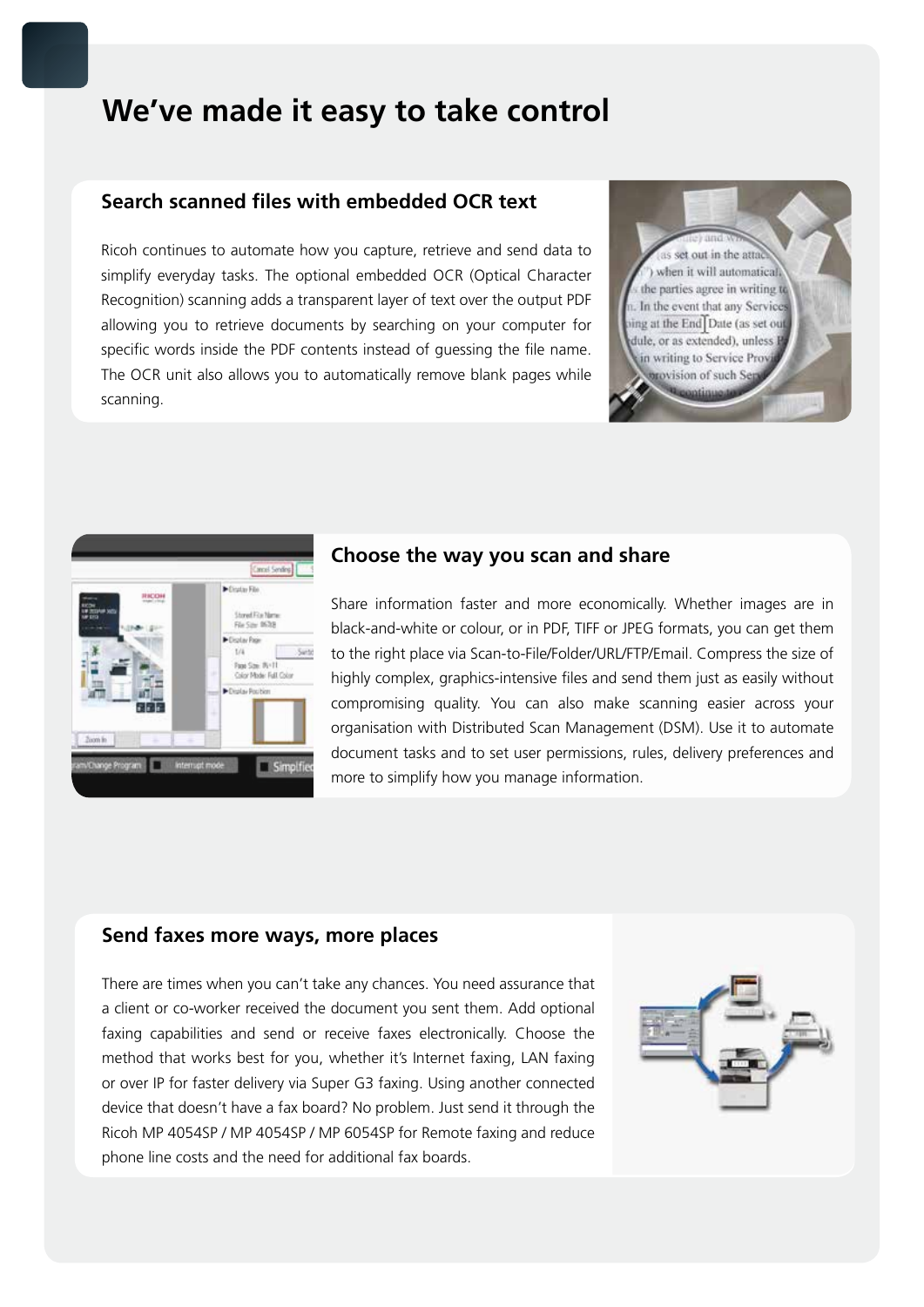# **Help meet today's business challenges with smart, secure multifunction performance**

### **Protect your documents, and yourself**

Every business takes risks daily. Some of them are avoidable. Prevent unauthorised access to documents with advanced user authentication. Documents are stored at the device until an authorised ID card is swiped using the optional card reader or a passcode is entered at the MFP to release them. For added protection, you can use encrypted PDF transmission to scramble data on confidential PDFs or add watermarks to confidential documents that will appear when unauthorised users attempt to copy them. Even your data on the hard drive is protected by Ricoh's DataOverwriteSecurity System (DOSS) to thwart hackers.



### **Manage and monitor remotely**

With the Ricoh MP 4054SP / MP 4054SP / MP 6054SP, you can see how terms like "efficiency" and "productivity" can fit into your workday. Use the intuitive administration controls to automate meter reads, access system settings, streamline firmware updates and more, right from the desktop. Receive alerts when supplies are low or maintenance is needed. Monitor usage for specific users or workgroups, and configure your entire fleet remotely from the easy-to-use, Web browser-based operation panel.



### **Minimise energy consumption and cost**

You wouldn't accept an MFP that stopped being productive once you began using it. So why settle for one that stops being affordable? Choose the Ricoh MP 4054SP / MP 5054SP / MP 6054SP for low cost-per-page and typical electricity consumption (TEC) values to help support your budgetary needs and sustainability goals. You can program the device to power on or off during specified times to conserve energy for even greater savings. Plus, the device meets EPEAT Gold criteria - a global environmental rating system for electronic products - and is compliant with ENERGY STAR v2.0 requirements.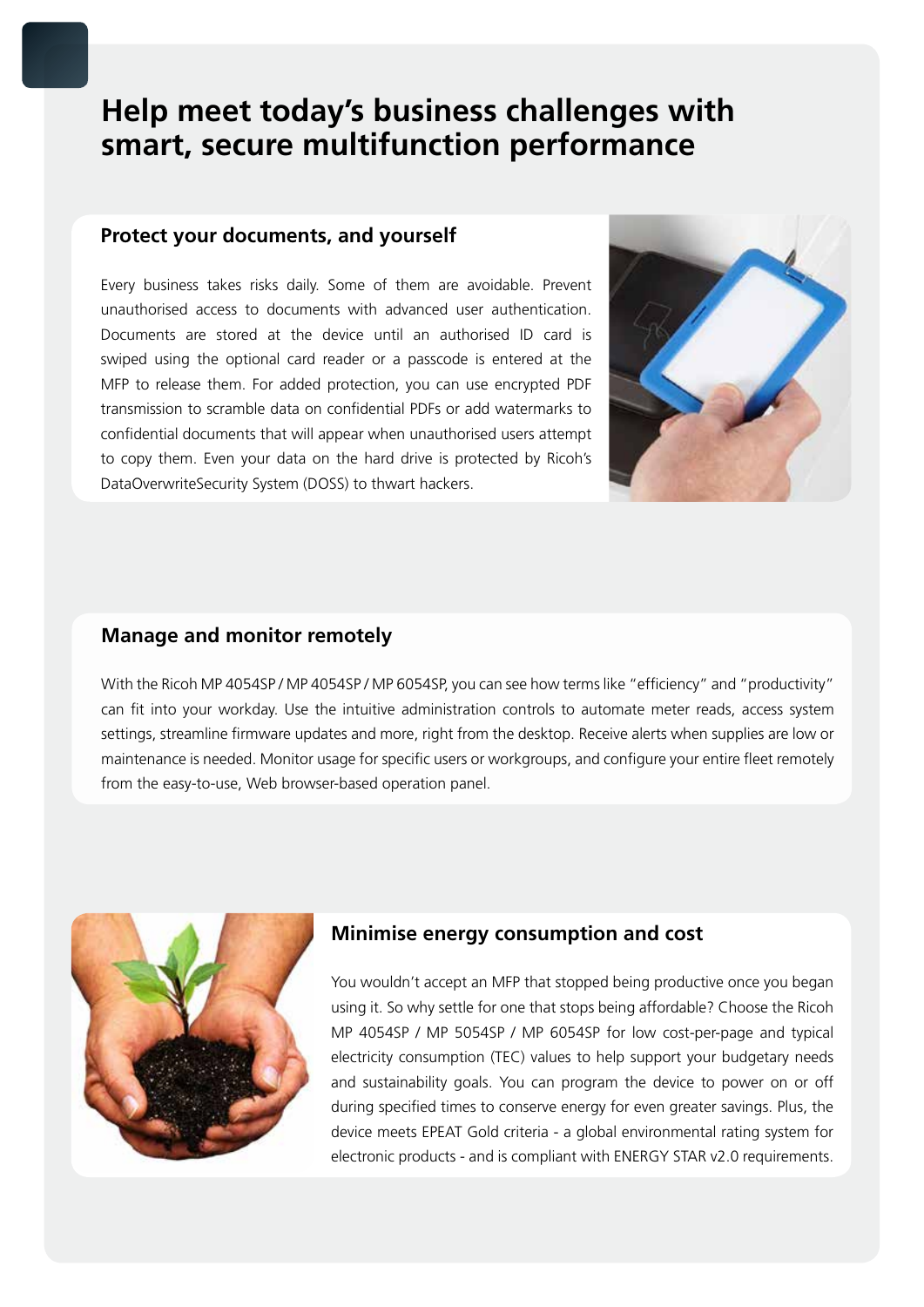### **Streamline document management tasks in small offices and workgroup**



Ricoh MP 4054SP shown with optional BN3110 One-Bin Tray, PB3230 Tandem Paper Feed Unit, RT3030 1,500-Sheet Side Large Capacity Tray, Bridge Unit and 3,000-Sheet SR3160 Finisher.

- **1** Navigate from job to job easily via the standard, fullcolour, 9"(23 cm) tiltable LCD control panel featuring a USB & SD card slots and a customisable home screen to link to commonly performed jobs
- **2** Use the 220-sheet Single Pass Document Feeder (SPDF) to efficiently handle one- and two-sided originals for copying, faxing and colour scanning
- **3** The MP 4054SP / MP 5054SP / MP 6054SP comes standard with 2 x 550-sheet paper trays for longer, uninterrupted runs
- **4** A standard 100-Sheet Bypass Tray accommodates a wide range of paper sizes and types, including banner printing
- **5** Use the optional 2 x 1,000-Sheet Tandem Paper Trays (shown) for multiple paper sources on demand. Other options include a 1 x 550-Sheet Paper Tray, 2 x 550- Sheet Paper Trays, 1,500-Sheet Side Large Capacity Tray (shown) and Console
- **6** Produce professional documents and minimise outsourcing. The optional 3,000-Sheet Booklet Finisher (shown) provides three destinations for output, and can be used to produce paginated, saddle-stitched, punched and folded booklets. Design your own complete document production solution with other optional finishers including a 1,000-Sheet Booklet Finisher, 2,000-Sheet Booklet Finisher, 1,000-Sheet Finisher and 500-Sheet Internal Finisher\* \* Internal Finisher is incompatible with MP 6054SP
- **7** The optional 125-Sheet One-Bin Tray (shown) and 250-Sheet Internal Shift-Sort Tray can separate output and simplify document retrieval